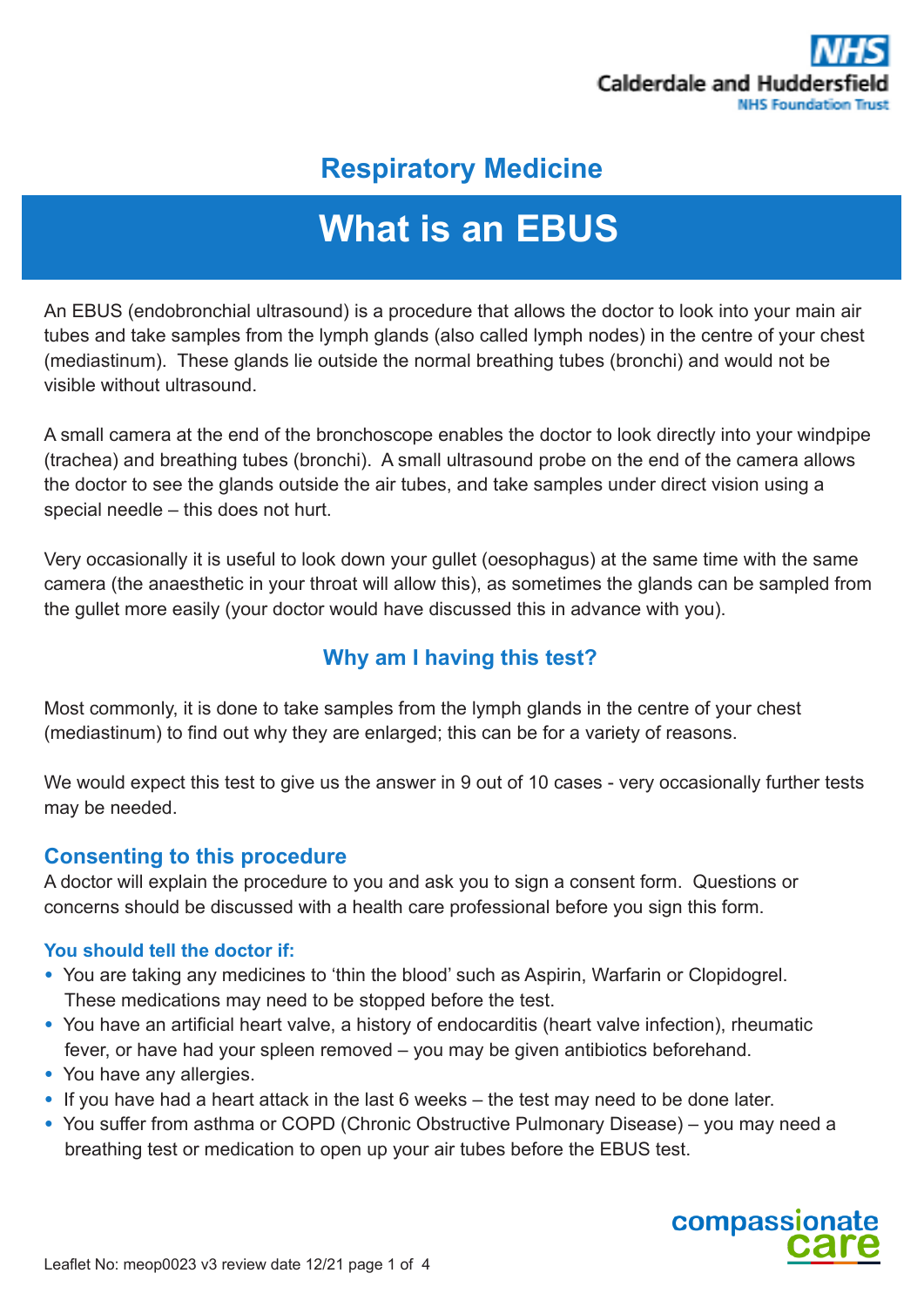# **What should I do before the test?**

- Because you are having sedation, it is important that you arrange transport to and from the hospital. You must not drive yourself.
- You should not eat or drink **anything** from 9am on the day of your test.
- Take your usual medication(s) on the day of the test with a small amount of water, unless your doctor tells you otherwise.
- Wear comfortable clothing. It is best to leave jewellery at home, as you may be asked to remove it.

# **What happens when I arrive at the hospital?**

You should report to the Endoscopy Unit at 1pm on the day of your test.

- A member of the nursing team will explain to you what will happen to you during your visit, and record some information in an admission document.
- You will be given an Identity Band to wear on your wrist.
- Any dentures will be removed, and securely stored in a pot, which will be carefully looked after.
- The exact time at which your test takes place may vary and cannot be determined in advance and you need to be prepared to stay all afternoon.

# **What happens during the test?**

- The test needs to be done under sedation a 'cannula' (plastic needle) will be inserted into your hand or arm to give you the sedatives.
- A combination of 2 sedatives will be used one of these helps to reduce coughing. You will feel comfortable and relaxed. Following sedation many patients may not remember anything about the test.
- Your oxygen levels will be monitored throughout the test, and you will be given oxygen via a small foam padded tube placed just inside your nose.
- Some anaesthetic spray will be gently sprayed on the back of your throat there may be a bitter taste similar to bitter bananas. There may be a different sensation to breathing and swallowing after this spray as the throat becomes 'frozen' – this is normal. You will be able to breath and swallow normally, although it may feel different. You can cough and swallow if you wish during the test.
- You will lay on your back for the test, a plastic mouth-guard will be put into your mouth to protect your teeth and gums from the camera, and you will wear plastic protective goggles.
- During the procedure you may feel slight discomfort as the bronchoscope is passed through your mouth and down into your trachea (windpipe) and more local anaesthetic spray is used. This may make you cough, but as the local anaesthetic takes effect this will quickly subside.
- The procedure takes around an hour, depending on how many samples are taken.

# **What happens after the test?**

- You will rest in the recovery area of the Endoscopy Unit, where a nurse will be present until the sedatives have worn off.
- You may continue to receive oxygen for a short period.
- The feeling in your throat will wear off after 2 hours of being given the anaesthetic spray you will be able to drink after that period.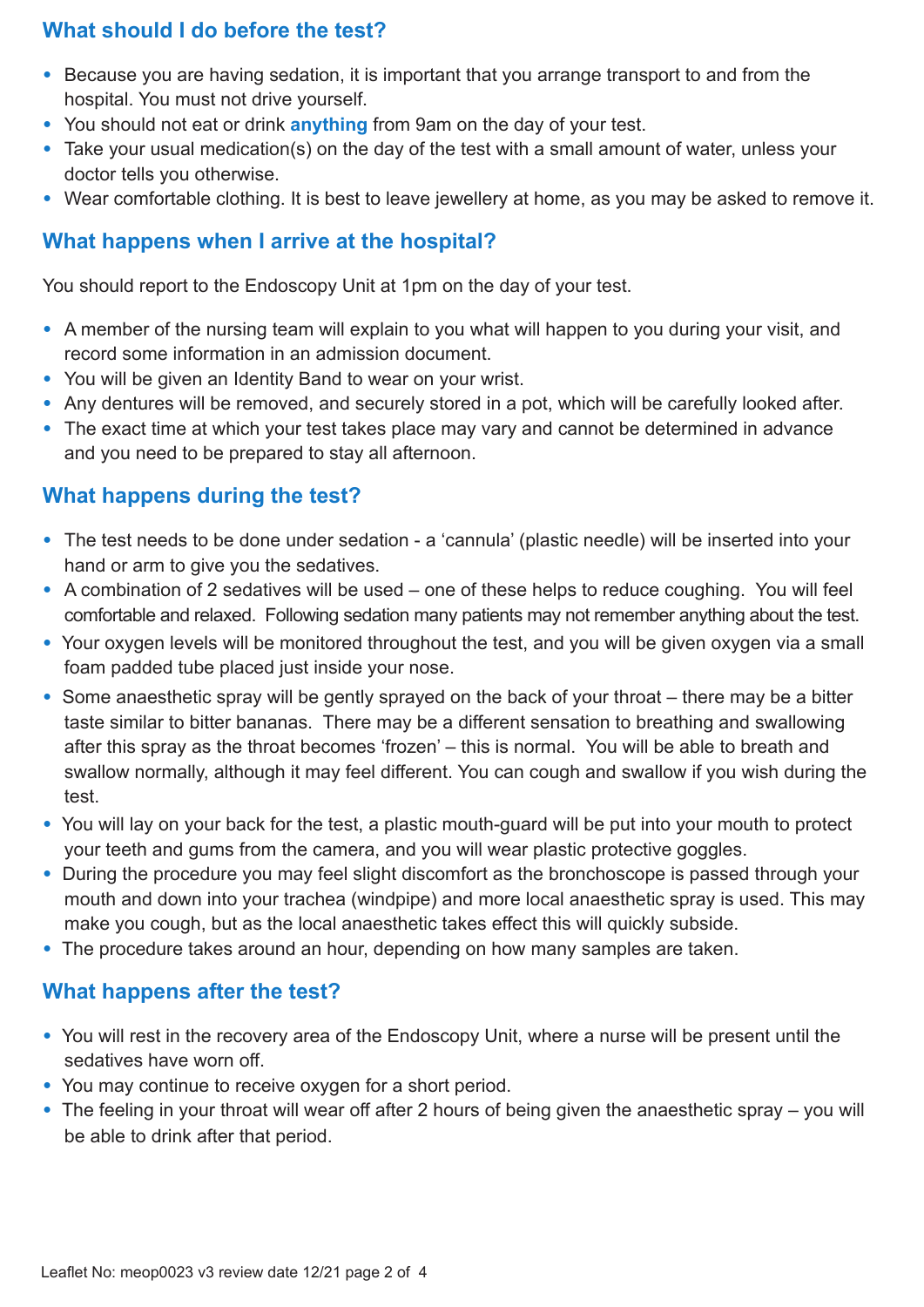#### **Are there any side-effects?**

It is common to have a minor sore throat or cough up a small amount of blood for a day or two after the test. You should not let this alarm you. However, if you feel very unwell, develop a fever, or cough up large amounts of blood you should contact the Endoscopy Unit (09:00 – 17:00) or the Accident and Emergency Department (17:00 – 0900).

Very rarely, a chest infection can occur following EBUS, but this is easily treatable with antibiotics. You should contact your GP or the Nurse Specialists if you start coughing up dark phlegm.

Following an EBUS there is a very small risk of blood or air leaking into the centre of the chest (mediastinum). These rare conditions are characterised by severe chest pain and shortness of breath. In this instance you should call 999 and go to the Accident and Emergency Department.

## **Going home**

• As you have had sedation, you must be accompanied home. Someone should be at home with you overnight.

• You **MUST NOT** drive, operate dangerous machinery, or sign legally binding documents for 24 hours after the sedation.

#### **How will I find out the results of the test?**

You will be given an appointment to come back to the clinic for your results. No results will be available on the day of the test.

# **Please contact your Consultant's secretary if you do not receive a clinic appointment.**

## **Useful Numbers**

| Huddersfield Royal Infrimary (HRI) Endoscopy Unit | 01484 355867        |
|---------------------------------------------------|---------------------|
| Calderdale Royal Hospital (CRH) Endoscopy Unit    | 01422 223920        |
| <b>Respiratory Secretaries (HRI)</b>              | 01484 355655/355581 |
| <b>Respiratory Secretaries (CRH)</b>              | 01422 223122        |

#### **Further information:**

British Lung Foundation – **www.lunguk.org** Helpline 03000 030 555 NHS Choices – **www.nhs.uk**